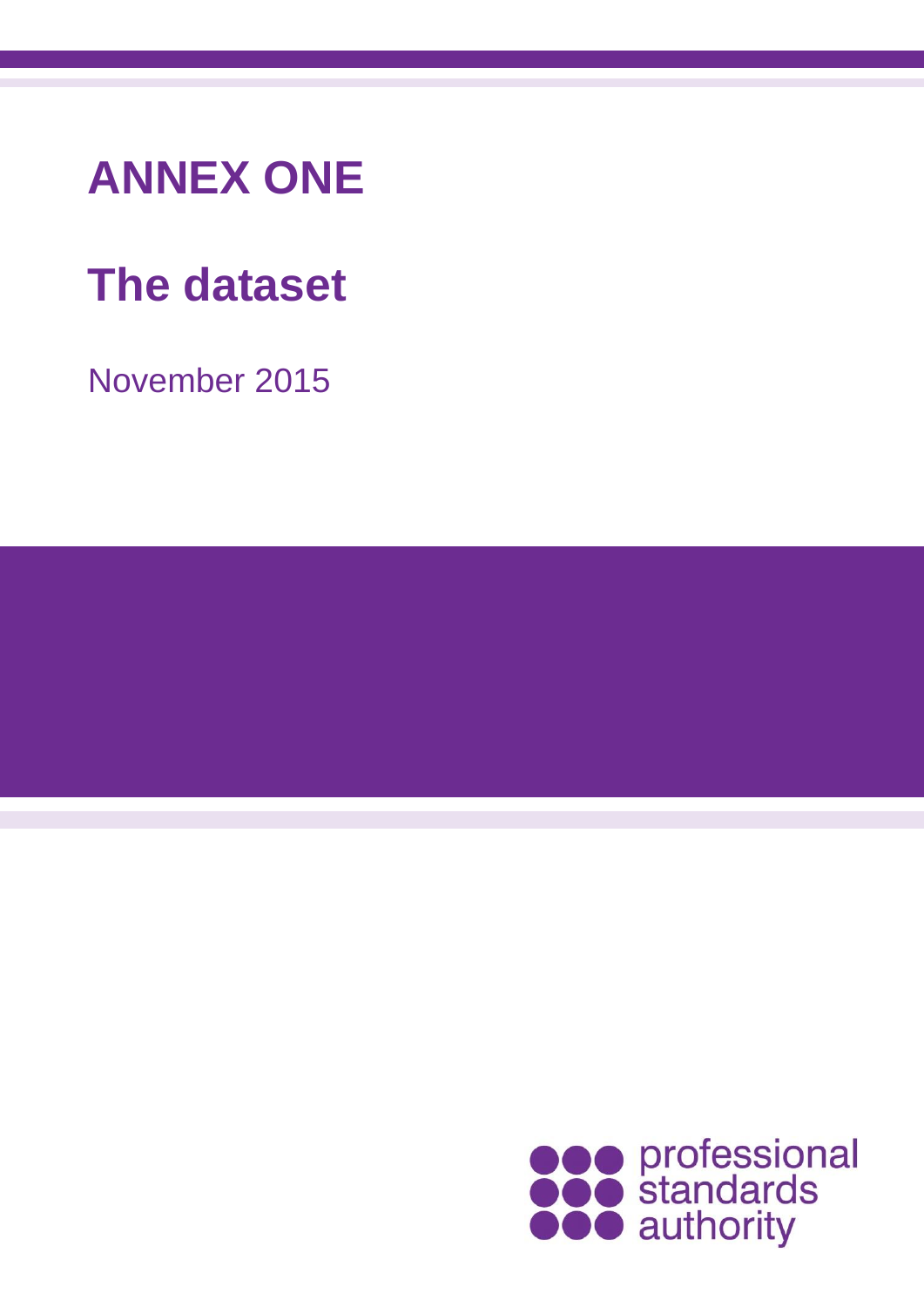#### **About the Professional Standards Authority**

The Professional Standards Authority for Health and Social Care<sup>1</sup> promotes the health, safety and wellbeing of patients, service users and the public by raising standards of regulation and voluntary registration of people working in health and care. We are an independent body, accountable to the UK Parliament.

We oversee the work of nine statutory bodies that regulate health professionals in the UK and social workers in England. We review the regulators' performance and audit and scrutinise their decisions about whether people on their registers are fit to practise.

We also set standards for organisations holding voluntary registers for people in unregulated health and care occupations and accredit those organisations that meet our standards.

To encourage improvement we share good practice and knowledge, conduct research and introduce new ideas including our concept of right-touch regulation.<sup>2</sup> We monitor policy developments in the UK and internationally and provide advice to governments and others on matters relating to people working in health and care. We also undertake some international commissions to extend our understanding of regulation and to promote safety in the mobility of the health and care workforce.

We are committed to being independent, impartial, fair, accessible and consistent. More information about our work and the approach we take is available at [www.professionalstandards.org.uk.](http://www.professionalstandards.org.uk/)

 $\overline{a}$ 

<sup>1</sup> The Professional Standards Authority for Health and Social Care was previously known as the Council for Healthcare Regulatory Excellence

<sup>2</sup> CHRE. 2010. *Right-touch regulation*. Available at [http://www.professionalstandards.org.uk/policy](http://www.professionalstandards.org.uk/policy-and-research/right-touch-regulation)[and-research/right-touch-regulation](http://www.professionalstandards.org.uk/policy-and-research/right-touch-regulation)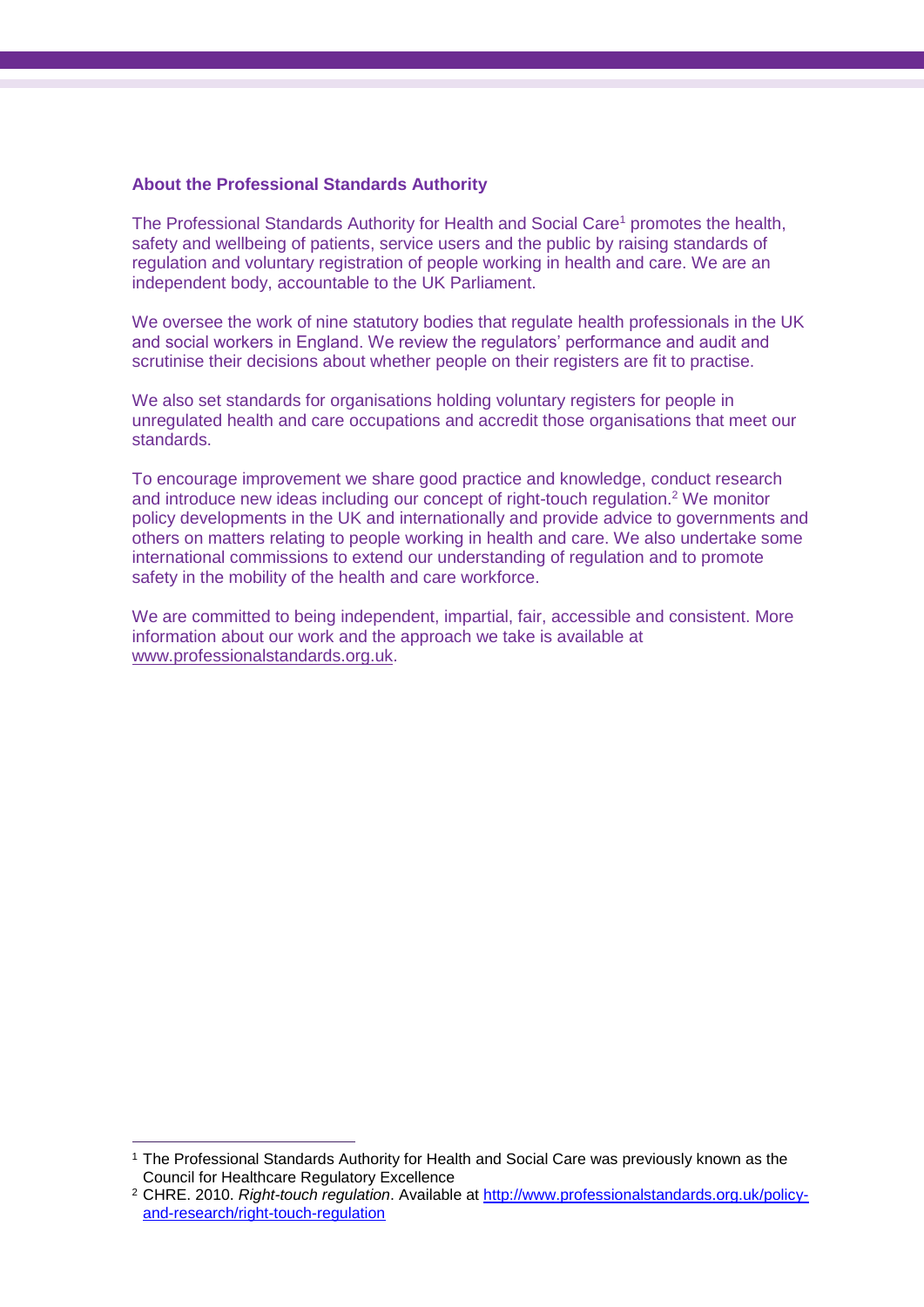### **Contents**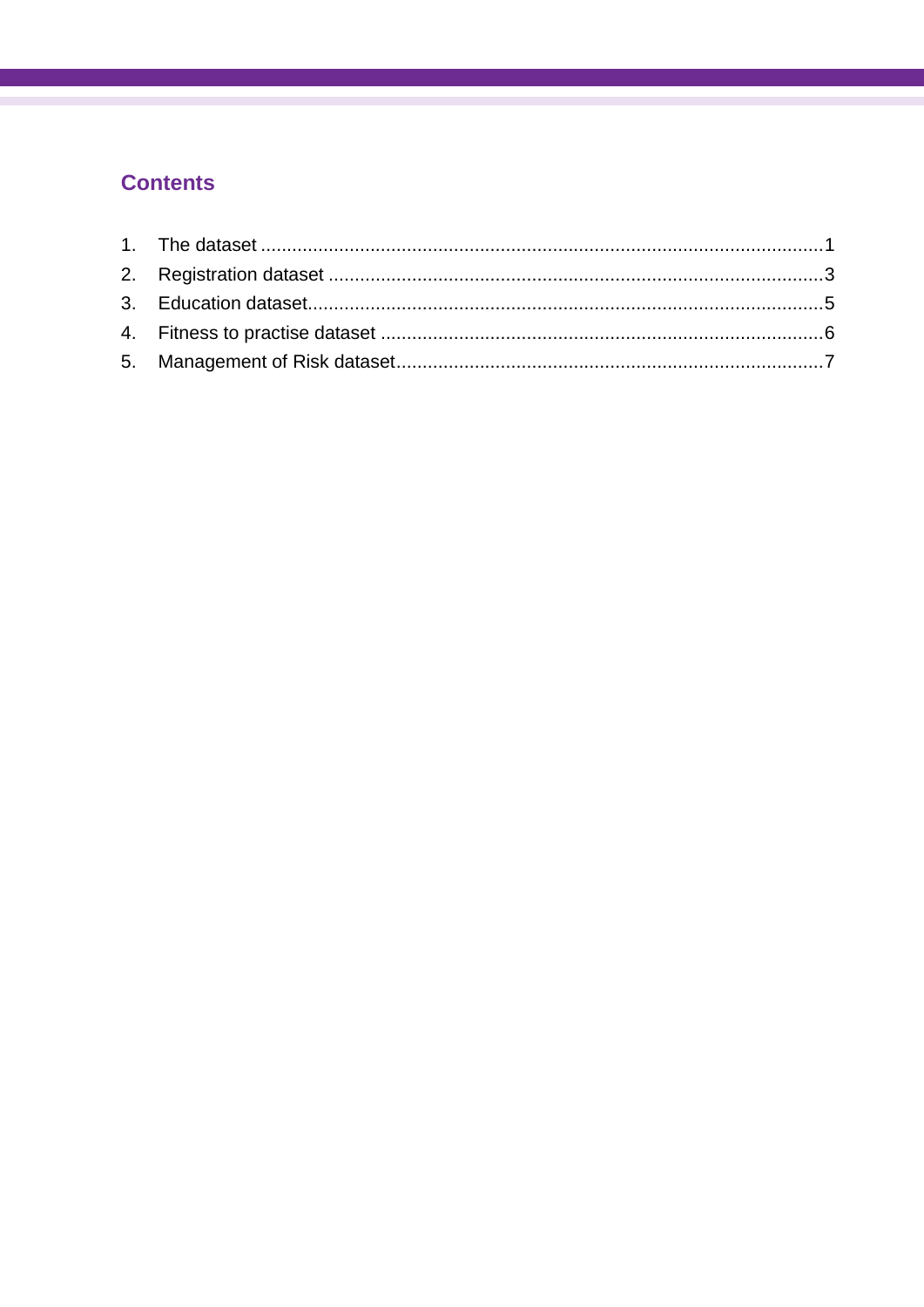### <span id="page-3-0"></span>1. The dataset

Set out below is the data that we propose to collect from the regulators in order to inform our assessment of the scope of the review we decide to undertake. We will collect this data where indicated on a quarterly basis or annual basis, so that we can gain a better understanding of changes in performance over a period of time.

We anticipate that some of this data will already be collated and published by regulators either externally (for example in Council papers) or internally (for example in management reporting packs). We recognise that not all of this information will be available, or available on a quarterly basis, and we will liaise with regulators as to how they will be able to make the necessary arrangements to report this data to us.

We have separated the data into two types. All of the data we collect will be used to inform our assessment decision as to the type of review we will undertake, and in our overall assessment of the regulator's performance. We have also identified items of data that we believe are key comparators across the Standards of Good Regulation. We expect to routinely report on these comparators both in each regulator's performance review report, and in our overarching reports on performance across the sector. We will compare the regulators' performance against these comparators where we consider it appropriate to do so

We do not envisage that we would routinely publish all of the data as part of our performance review of each regulator, nor use all of it for comparative purposes in our discussion of the performance of the regulators in our annual report, though we may include any of the data in our reports (and draw any comparisons we consider relevant) if we consider it appropriate to do so. If the data we receive gives rise to a concern that we investigate in more detail, it is likely that we will publish this data in our performance review report.

We recognise that not all of the data set out below may relate to all regulators, and prior to the start of the collection process we will work with each regulator to identify which data is relevant to them. We have also identified some data items that we may not ask individual regulators for if we are satisfied with the information they provide about the documented processes and procedures and their own quality assurance/compliance checking activities.

The proposed new comparators are on the next page.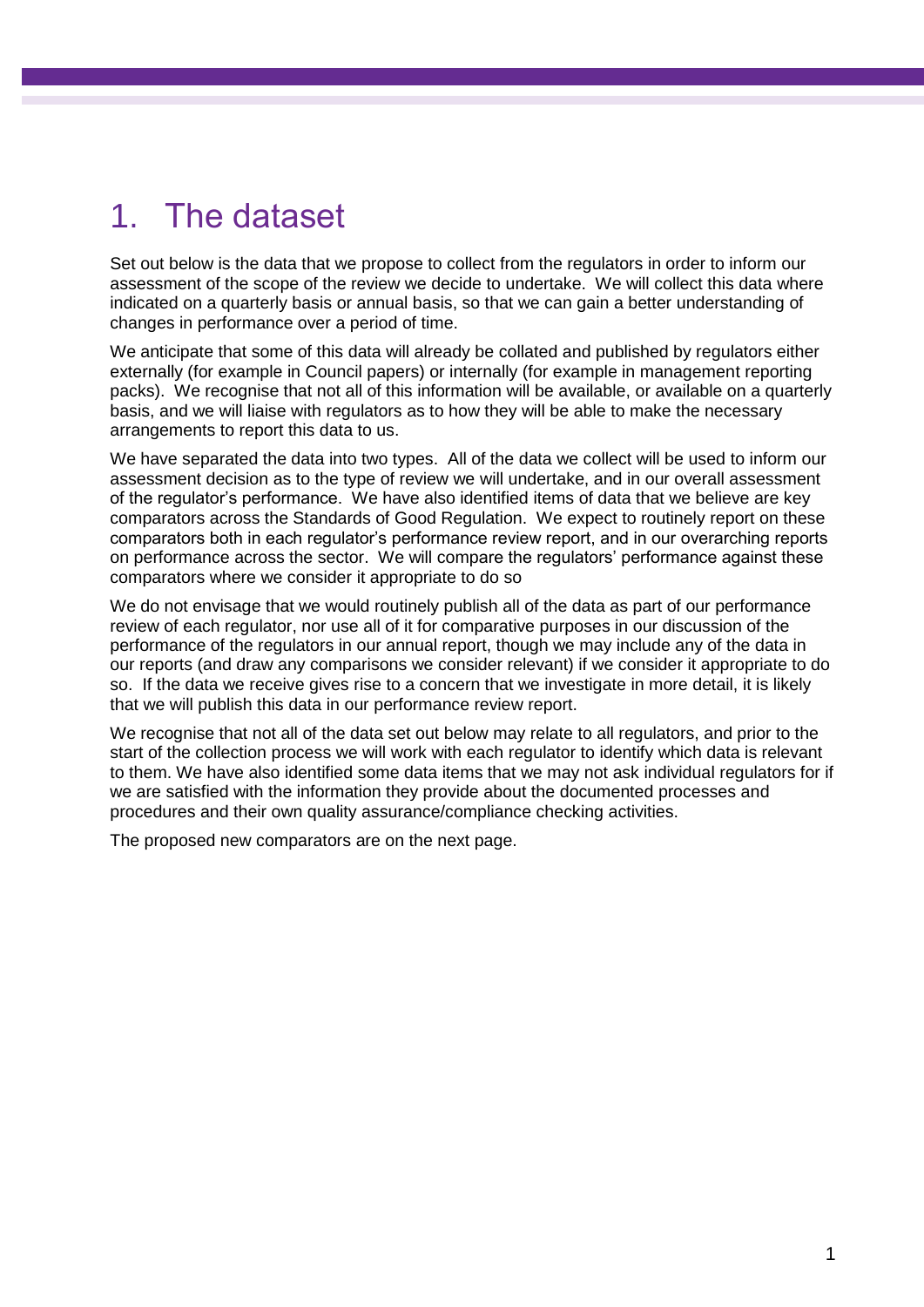#### **Proposed Key Comparators**

Below are the items of data that we have identified as being key comparators across the Standards of Good Regulation. We expect to routinely report on these comparators both in each regulator's performance review report, and in our overarching reports on performance across the sector. We will compare the regulators' performance against these comparators where we consider it appropriate to do so. The key comparators are:

- 1. The number of registration appeals concluded, where no new information was presented, that were upheld.
- 2. Median time (in working days) taken to process initial registration applications for
	- UK graduates
	- EU (non-UK) graduates
	- International (non-EU) graduates
- 3. Time from receipt of initial complaint to the final Investigating Committee/Case Examiner decision
	- Median
	- Longest case
	- Shortest case
- 4. Time from receipt of initial complaint to final Fitness to Practise hearing
	- Median
	- Longest case
	- Shortest case
- 5. Time to an interim order decision
	- From receipt of complaint
- 6. Outcomes of the Authority's appeals against final fitness to practise decisions
	- Dismissed
	- Upheld and outcome substituted
	- Upheld and case remitted to regulator for re-hearing
	- Settled by consent
	- Withdrawn
- 7. Number of data breaches
	- Reported to the Information Commissioner
- 8. Number of successful judicial review applications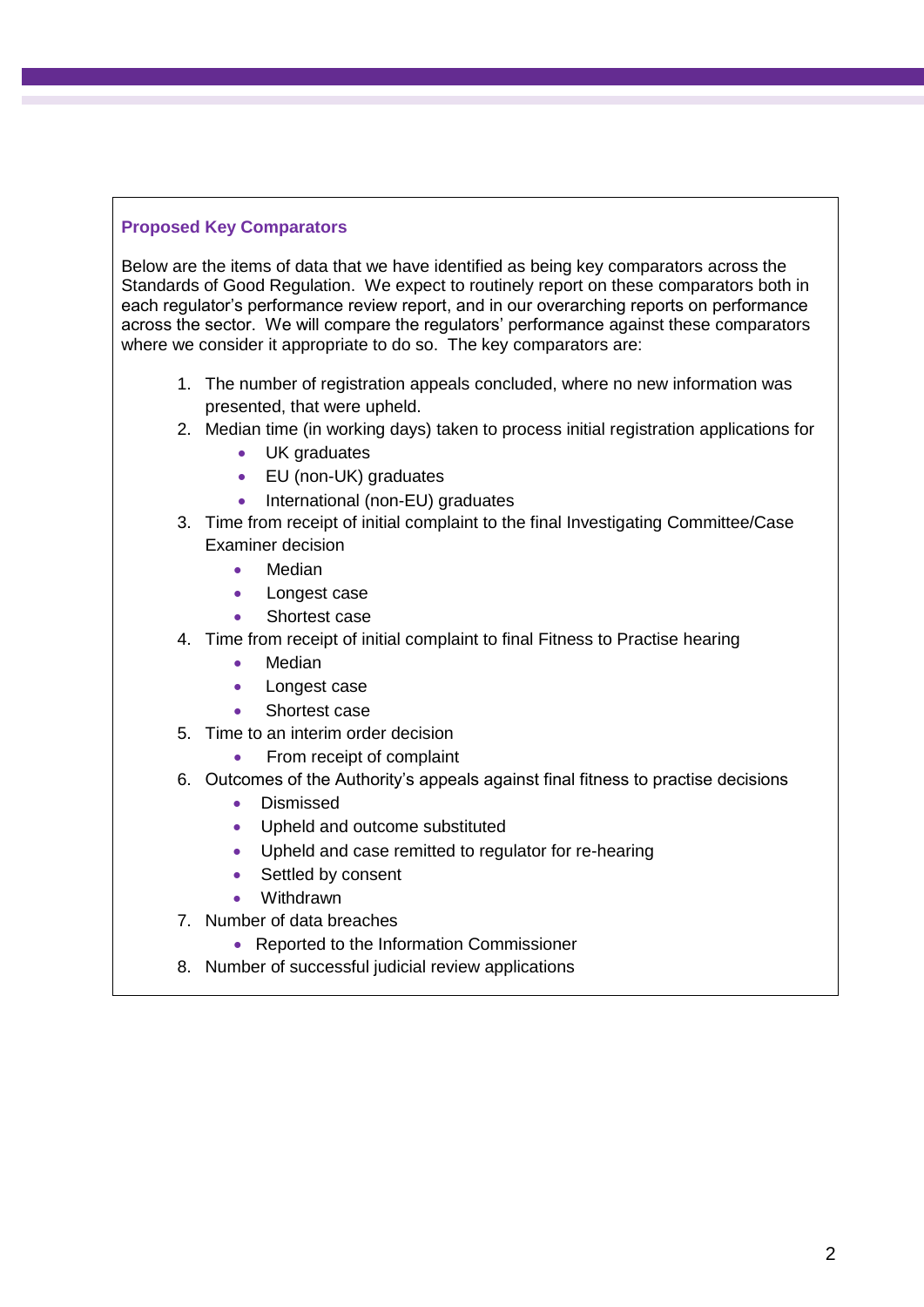## <span id="page-5-0"></span>2. Registration dataset

We will ask each regulator to provide information about their registrants, and those applying for registration. For those regulators that register businesses and students as well as qualified individuals, we will also ask for information about the registration of those groups, so we can understand the effect their registration has on the overall work of the regulator.

Where a regulator has in the previous five years increased the number of professions it regulates, we will ask for data on each of the registered professions, so we can understand any effect that the registration of any new profession or professions might be having on the regulator's overall performance.

We have set out in the document where will collect data quarterly, or on an annual basis or where we will only collect it after considering the regulator's documented processes and procedures and quality assurance.

We will ask for the following information on a quarterly basis:

|    | 1. Number of registrants (including where applicable students, premises and bodies    |
|----|---------------------------------------------------------------------------------------|
|    | corporate) in the following categories:                                               |
|    | UK graduate                                                                           |
|    | EU/EEA graduate                                                                       |
|    | Non-EU/EEA graduate                                                                   |
| 2. | Number of new registration applications received (including where applicable          |
|    | students, premises and bodies corporate) in the following categories:                 |
|    | UK graduate<br>$\bullet$                                                              |
|    |                                                                                       |
|    | EU/EEA graduate                                                                       |
|    | Non-EU/EEA graduate                                                                   |
|    | 3. Number of registration appeals                                                     |
|    | Received<br>$\bullet$                                                                 |
|    | Concluded<br>$\bullet$                                                                |
|    |                                                                                       |
| 4. | Of those appeals concluded, the number of appeals:                                    |
|    | Upheld<br>$\bullet$                                                                   |
|    | Rejected<br>$\bullet$                                                                 |
|    | Withdrawn<br>$\bullet$                                                                |
| 5. | Of those appeals concluded, and where no new information was presented by the         |
|    | applicant, the number of appeals:                                                     |
|    | Upheld<br>$\bullet$                                                                   |
|    | Rejected<br>$\bullet$                                                                 |
|    |                                                                                       |
|    | Withdrawn<br>$\bullet$                                                                |
| 6. | Median time (in working days) taken to process initial registration applications for: |
|    | UK graduates<br>$\bullet$                                                             |
|    | EU (non-UK) graduates<br>$\bullet$                                                    |
|    | International (non-EU) graduates<br>$\bullet$                                         |
|    |                                                                                       |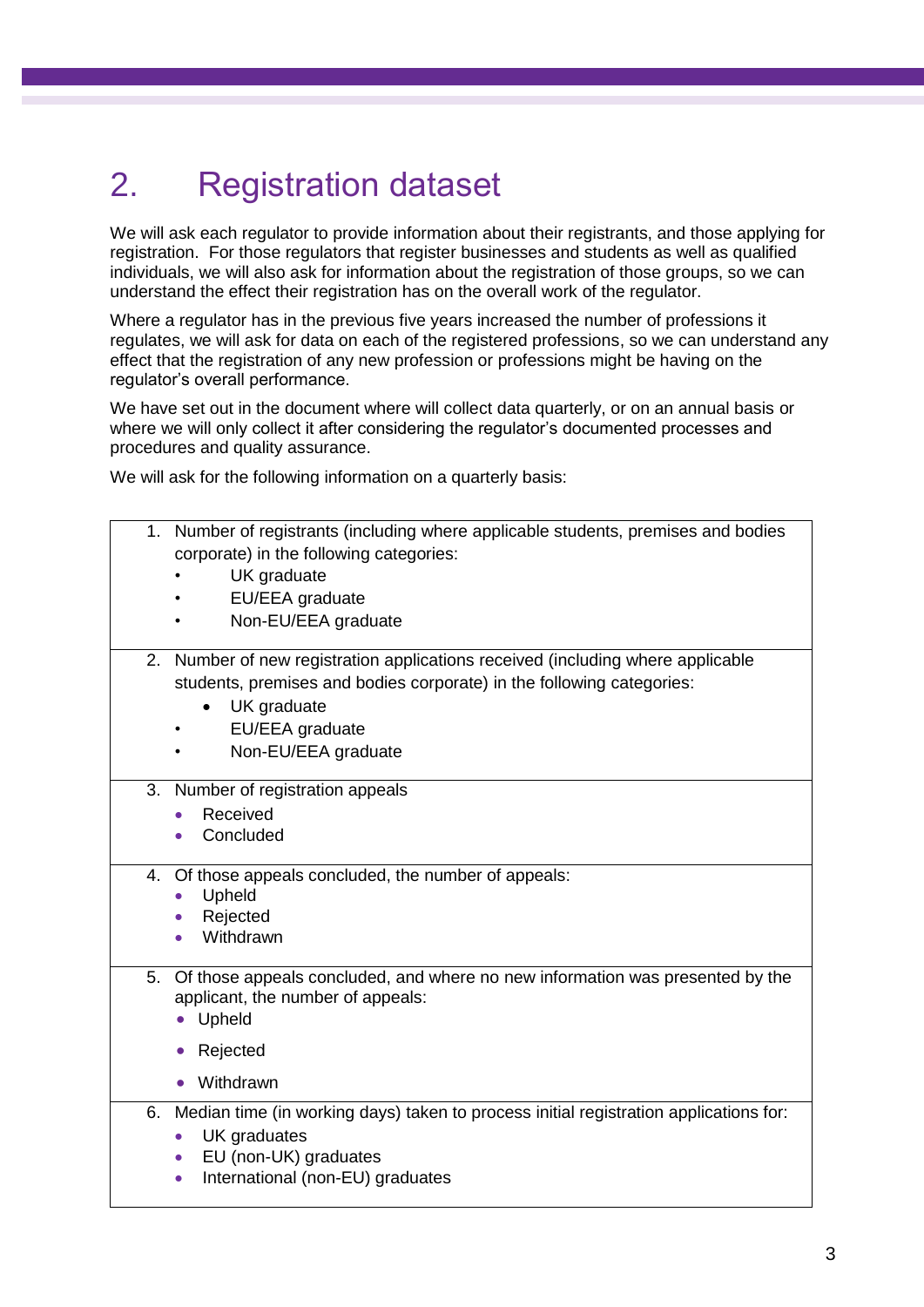We will ask for the following information on an annual basis:

- 7. The number of rejected applications, broken down into the following types
	- Application for registration
	- Application for restoration
	- Application for renewal
- 8. The number of rejected applications, broken down into the following reasons for rejection:
	- Failure to demonstrate indemnity insurance in place or due to be in place
	- Concerns relating to conduct or competence
	- Concerns relating to health

We may decide to ask for the data below, once we have reviewed the information you have provided about your processes in these areas.

| 9. The percentage of registrations that have lapsed (at the last renewal period) where<br>the registrant is (or was at the time) the subject of an FTP investigation that had not<br>concluded, or the subject of a finding of impairment or a sanction that is/was still<br>current, and |  |  |
|-------------------------------------------------------------------------------------------------------------------------------------------------------------------------------------------------------------------------------------------------------------------------------------------|--|--|
| The Investigation Committee or Case Examiner has yet to reach a decision                                                                                                                                                                                                                  |  |  |
| The case has been referred to an Fitness to Practise Committee but no final<br>decision has been reached (this includes where a decision has been made but<br>the case is subject to appeal)                                                                                              |  |  |
| The Investigation Committee or Case Examiner has decided to accept<br>$\bullet$<br>undertakings.                                                                                                                                                                                          |  |  |
| 10. The number of cases of unregistered practice that have been closed, and the reasons                                                                                                                                                                                                   |  |  |
| for their closure:                                                                                                                                                                                                                                                                        |  |  |
| No action taken                                                                                                                                                                                                                                                                           |  |  |
| 'Cease and desist' letter sent                                                                                                                                                                                                                                                            |  |  |
| Prosecution                                                                                                                                                                                                                                                                               |  |  |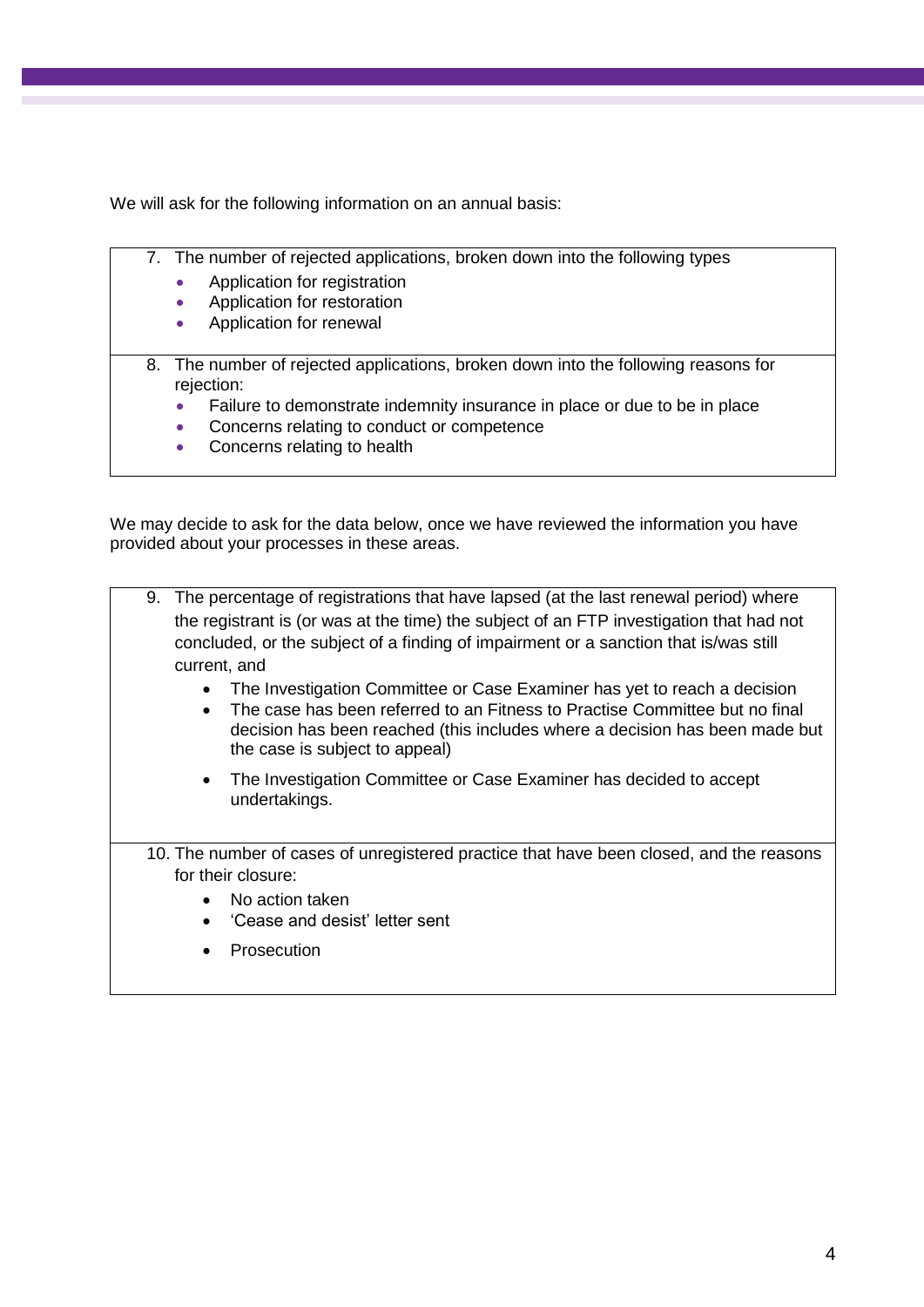### <span id="page-7-0"></span>3. Education dataset

We have removed the previous data items relating to education. We will consider the processes for education and continuing fitness to practise for each regulator, and may ask for data on these processes following our analysis of the way in which each regulator operates its processes in these areas.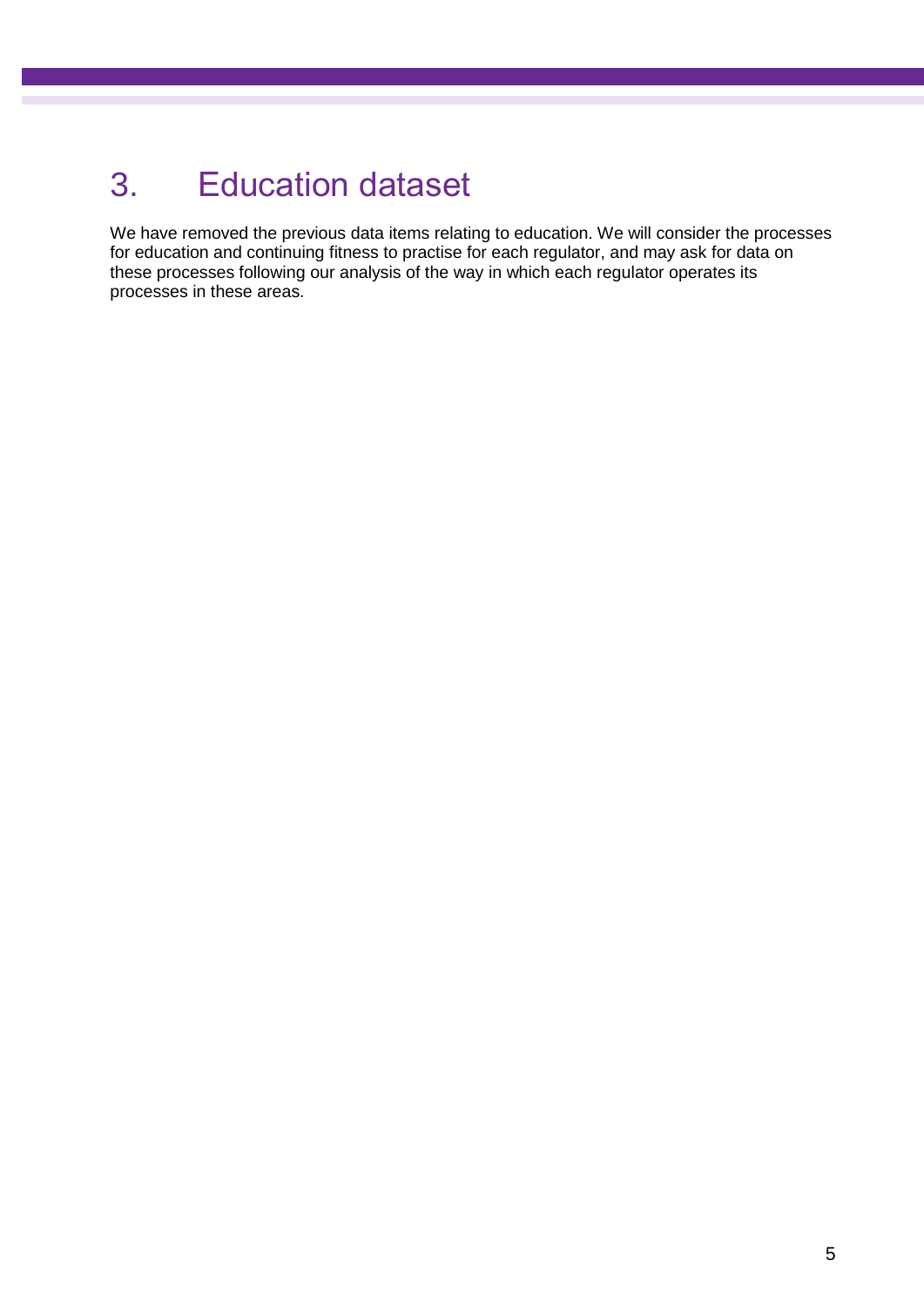### <span id="page-8-0"></span>4. Fitness to practise dataset

We will ask each regulator to provide information about their fitness to practise work. For those regulators that register businesses and students in addition to qualified individuals, we will also ask for information about fitness to practise in relation to those groups, so we can understand the effect they have on the overall work of the regulator.

Where a regulator has in the previous five years increased the number of professions it regulates, we will ask for data on each of the registered professions, so we can understand any effect that the registration of any new profession or professions might be having on the regulator's overall performance.

We will ask for the following information on a quarterly basis:

| 11. Number of cases considered by an Investigating Committee/Case Examiner                                                                                |                                                                                     |
|-----------------------------------------------------------------------------------------------------------------------------------------------------------|-------------------------------------------------------------------------------------|
| 12. Number of cases concluded by an Investigating Committee/Case Examiner                                                                                 |                                                                                     |
| 13. Number of cases considered by a final Fitness to Practise Committee/Case<br>Examiner                                                                  |                                                                                     |
| 14. Number of cases concluded by a final Fitness to Practise Committee/Case<br>Examiner                                                                   |                                                                                     |
| 15. Time from receipt of initial complaint to the final Investigating Committee/Case<br>Examiner decision:<br>Median<br>• Longest case<br>• Shortest case |                                                                                     |
| 16. Median time to interim order committee decision<br>• From receipt of complaint                                                                        | From decision that there is information indicating the need for an interim order    |
| the required timeframe.                                                                                                                                   | 17. The number of interim orders which have not been reviewed by a committee within |
| 18. The number of High Court extensions to interim orders:<br>• Applied for<br>• Granted<br>Rejected                                                      |                                                                                     |
| 19. Number of open cases (at the end of the quarter) which are older than:<br>• 52 weeks<br>104 weeks<br>$\bullet$ 156 weeks                              |                                                                                     |
| 20. Total number of registrant appeals in the quarter which are<br>Ongoing<br>Opened<br>Concluded                                                         |                                                                                     |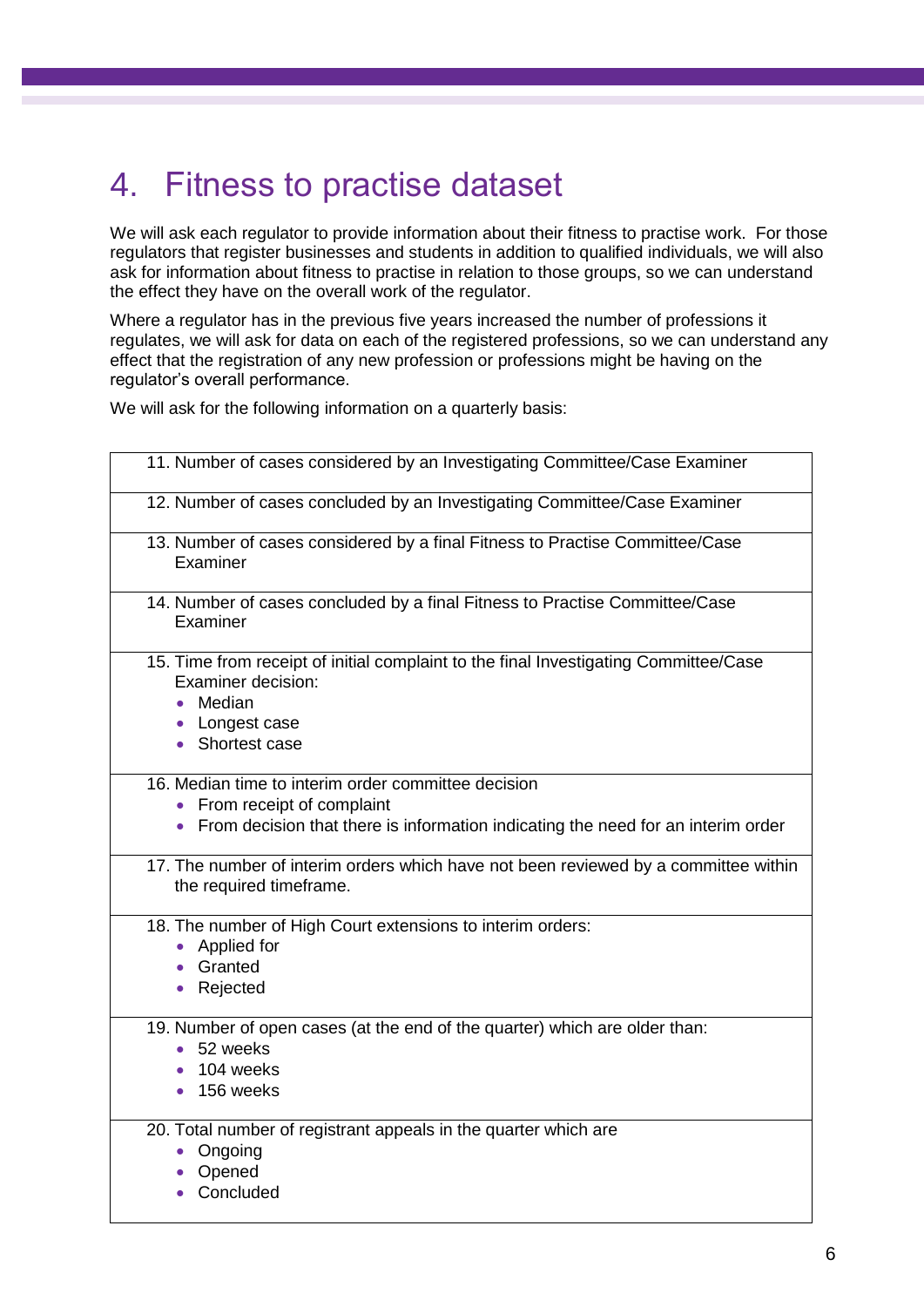| 21. Outcomes of registrant appeals against final fitness to practise decisions:<br>• Upheld and outcome substituted:<br>• Upheld and case remitted to regulator for re-hearing<br>• Settled by consent                            |  |
|-----------------------------------------------------------------------------------------------------------------------------------------------------------------------------------------------------------------------------------|--|
| 22. Number of cases that are closed due to the referrer being anonymous                                                                                                                                                           |  |
| 23. Number of occasions a case has been referred to another investigating<br>body/regulator                                                                                                                                       |  |
| 24. Number of cases concluded by an Investigation Committee/Case Examiner with<br>the following outcome:<br>• No further action<br>• Advice<br>• Warning/caution (not published on the register)<br>Warning published on register |  |

• Referral to Fitness to Practise Committee

<span id="page-9-0"></span>We will ask for the following information on an annual basis:

25. Median and mean time from final Investigating Committee decision to final Fitness to Practise Committee decision or other final disposal of the case 26. Time from receipt of initial complaint to final Fitness to Practise Committee determination/or other final disposal of the case: • Median • Longest case • Shortest case 27. Number of cases referred by the Investigation Committee/Case Examiner for a substantive Fitness to Practise Committee hearing and that hearing has not yet begun 28. Total number of hearing days 29. % of final hearings that conclude within their original hearing day allocation

We may decide to ask for the data below, once we have reviewed the information you have provided about your processes in these areas.

| 30. Number of voluntary erasure/removal applications: |  |
|-------------------------------------------------------|--|
| Received                                              |  |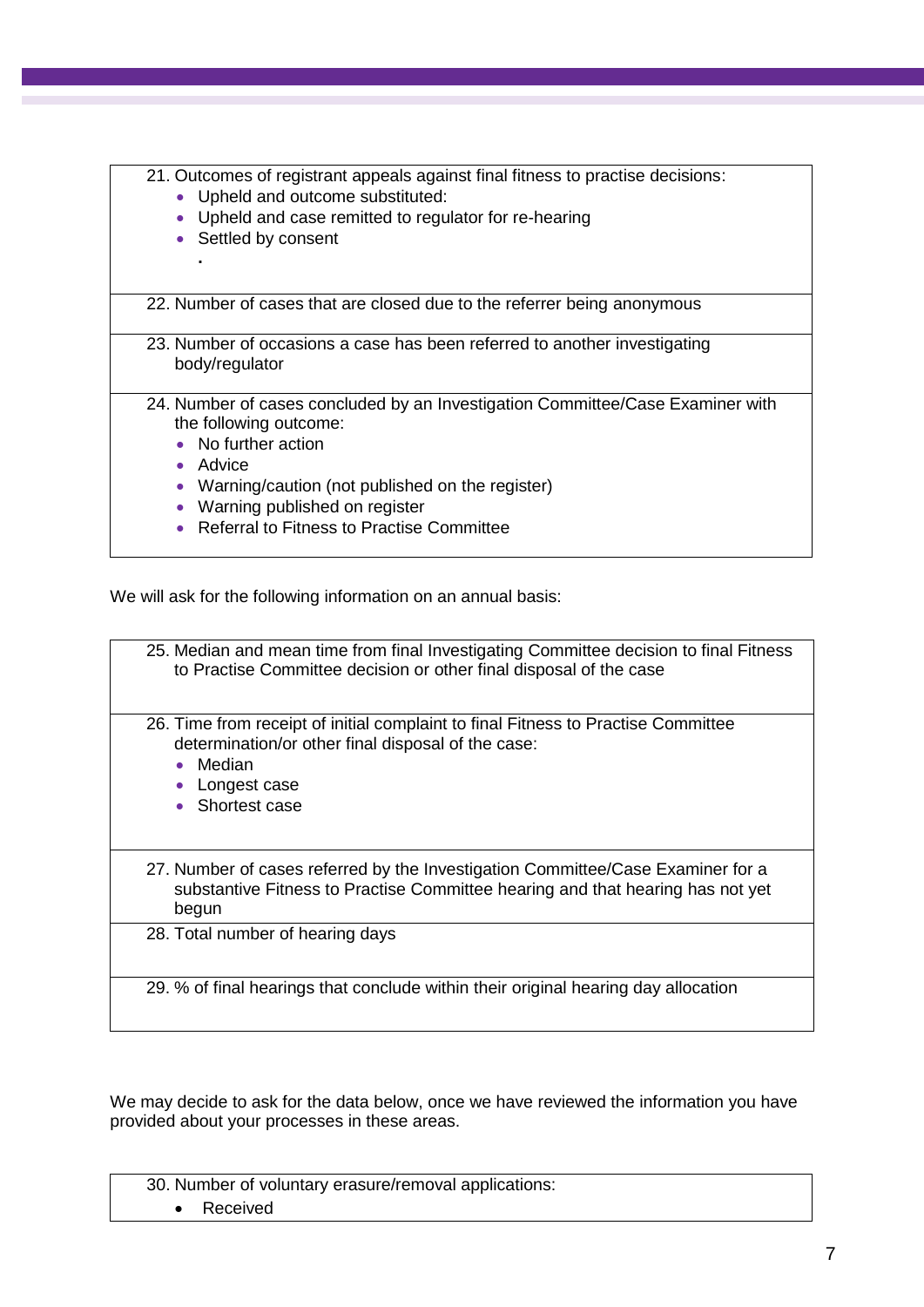| Granted<br>$\bullet$                                                                                 |  |  |
|------------------------------------------------------------------------------------------------------|--|--|
| Prior to FTP case being considered by an IC/Case Examiner                                            |  |  |
| 31. Number of voluntary erasure/removal applications:                                                |  |  |
| Received                                                                                             |  |  |
| Granted                                                                                              |  |  |
| Subsequent to the FTP case being considered by an IC/Case Examiner                                   |  |  |
|                                                                                                      |  |  |
| 32. Number of voluntary erasure/removal applications granted by decision maker:                      |  |  |
| Registrar                                                                                            |  |  |
| Case Examiner/IC<br>$\bullet$                                                                        |  |  |
| <b>FTP Committee</b>                                                                                 |  |  |
| 33. Number of cases disposed of by consensual process (other than voluntary                          |  |  |
| erasure/removal):                                                                                    |  |  |
| Undertakings<br>$\bullet$                                                                            |  |  |
| Consensual panel disposal agreement reviewed by an FTP committee<br>$\bullet$                        |  |  |
| Other consensual disposal agreement<br>$\bullet$                                                     |  |  |
|                                                                                                      |  |  |
| 34. Number of cases disposed of by consensual process (including voluntary                           |  |  |
| erasure/removal) by allegation type as set out in the published Notice of                            |  |  |
| Inquiry/Hearing:                                                                                     |  |  |
| Misconduct                                                                                           |  |  |
| Performance<br>$\bullet$                                                                             |  |  |
| III-health<br>$\bullet$                                                                              |  |  |
| Conviction                                                                                           |  |  |
| Other<br>$\bullet$                                                                                   |  |  |
| Combination of two or more of the above<br>$\bullet$                                                 |  |  |
|                                                                                                      |  |  |
| 35. Number of cases referred back to the IC/Case Examiner (following a previous                      |  |  |
| referral to an FTP Committee) where the IC/Case Examiner decides to terminate<br>the referral where: |  |  |
| The request was made by the regulator                                                                |  |  |
| The request was made by the registrant<br>$\bullet$                                                  |  |  |

We recognise that some regulators currently publish the data below, and we will ask those that do to provide it to us. We may in the future decide to request this data from all regulators.

36. Number of cases opened as a result of:

- Self-referral by registrant
- The regulator deciding to open the case without any third party raising a concern
- Referral by non- NHS employer
- Referral by patient
- Referral by NHS
- Referral by another registrant
- Anonymous informant
- Referral by another regulator body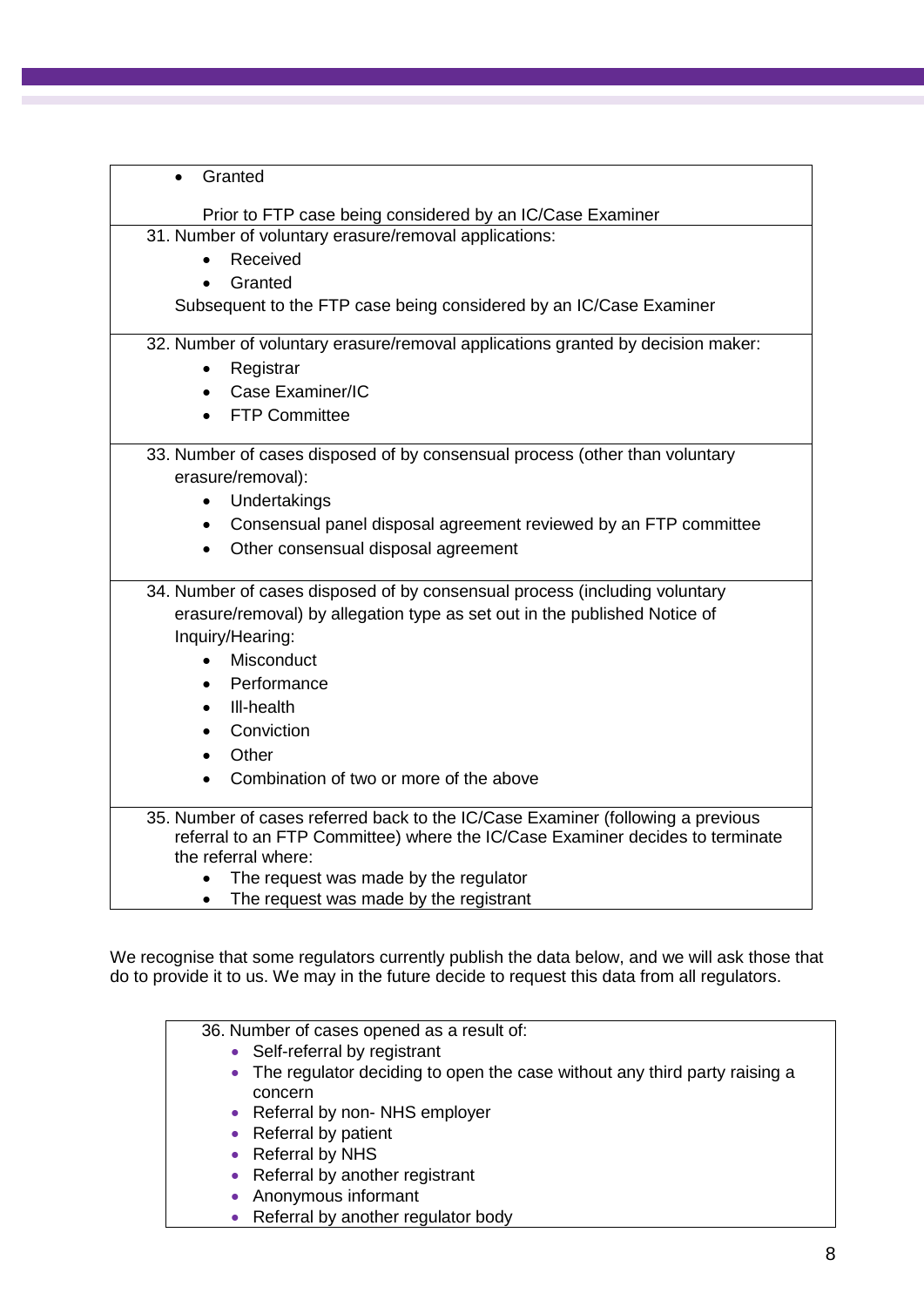

### 5. Other data

We will ask the regulator for the following data on a quarterly basis:

38. Number of data breaches:

• Reported internally

We will ask for the following data on an annual basis:

39. Number of judicial review applications (where leave has been given) relating to:

- Registration processes and decisions
- Education quality assurance processes and decisions
- FTP processes and decisions

40. Number of successful judicial review applications

41. Staff turnover (%)